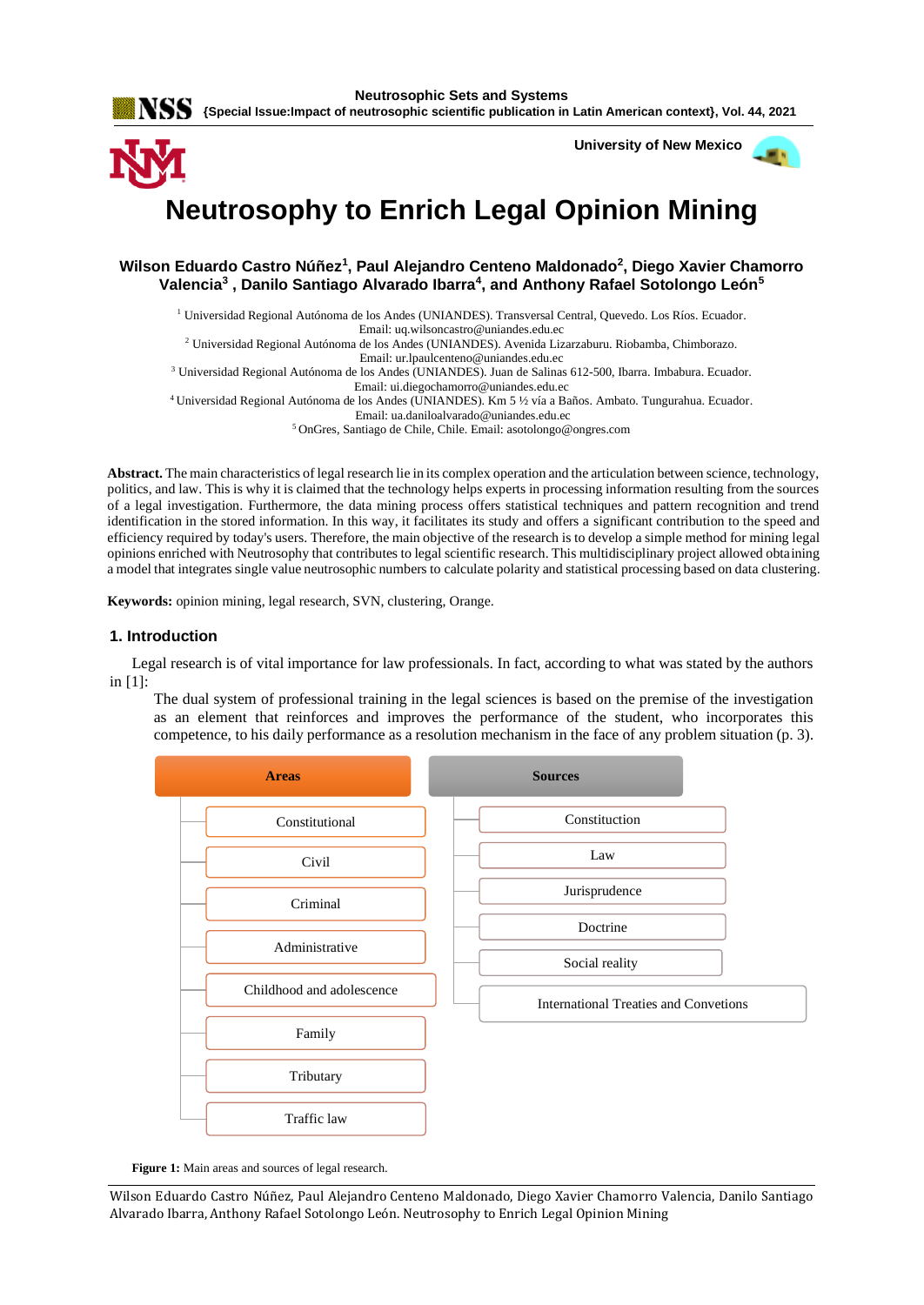To establish the theoretical and epistemological foundations of this type of research, the details stated in figure 2 must be taken into account since they are necessary to identify specific problems in law and legal sciences and propose solutions through legal scientific production. These models, methods, and paradigms have qualitative as a fundamental component, one of their primary applications being the analysis of legal texts associated with the sources and areas shown in Figure 1.

| <b>Models</b>                                                                                                                                                                                            | <b>General Methods</b>                                                                                                                                                                                                | <b>Paradigms</b>                                                                                                                 |
|----------------------------------------------------------------------------------------------------------------------------------------------------------------------------------------------------------|-----------------------------------------------------------------------------------------------------------------------------------------------------------------------------------------------------------------------|----------------------------------------------------------------------------------------------------------------------------------|
| Historical-legal<br>Legal-comparative<br>Legal-descriptive<br>Legal-exploratory<br>Legal-projective<br>Legal-propositivo<br>Hermeneutical model<br>Legal-dogmatic model<br>Realistic-materialistic model | <b>Ouantitative:</b> (historical-<br>logical, hypothetical-deductive,<br>systemic, experimental,<br>inductive-deductive).<br>Oualitative:<br>(phenomenological, grounded<br>theory, action research,<br>ethnographic) | Positivist<br>Post positivist<br>Socio-critical<br>Constructivist<br>Quantitative or explanatory<br>Qualitative or hermeneutical |

Figure 2: Models, methods and paradigms for legal scientific research.

According to [\[1\]](#page-6-0), the main characteristics of legal research lie in its complex behavior and the articulation between science, technology, politics, and law, which leads to an updated view of it. That is why technology currently helps experts in processing scientific evidence [\[1\]](#page-6-0) in all the areas in which it develops. Nowadays, this issue has been consistently consolidated because Artificial Intelligence has made Opinion Mining and Sentiment Analysis possible. It is worth remarking that in the consulted references, we could observe that the authors are divided regarding establishing the similarities and differences of these terms. Some say that it is not the same since the first focuses on the narrative while the second on pure emotions. However, all agree on the help provided by both techniques for legal scientific work [\[2-5\]](#page-6-1).

Statistical techniques and techniques for pattern recognition and trend identification are used in the stored information through the data mining process. In this way, it facilitates its study and offers a great contribution to the speed and efficiency required by today's users [\[4,](#page-7-0) [6-9\]](#page-7-1). The foregoing is supported by the fact that opinion mining subtasks have evolved and now include [\[10\]](#page-7-2):

- 1. Subjectivity analysis: implies determining whether one of the topics for the blogging sub-community is text (neutral in feeling) or subjective (expresses a positive or negative sentiment or opinion).
- 2. Polarity analysis: includes the prediction of whether a text that has been established as subjective is positive or negative in its polarity
- 3. Degree of polarity: measures positive or negative polarity, in a subjective text.

It should be noted that among the advantages of using data mining is the ease of its implementation and its various applications. But the main difficulty in applying these models lies in the effort required in the evaluative processes of the different algorithms. However, as it was possible to verify in the previous paragraph, the polarity analysis is dichotomous, so applying it to a legal investigation where neutralities exist, is not convenient. Therefore, the authors of the current work agree on the need to incorporate a science such as Neutrosophy [\[11-20\]](#page-7-3), since it analyzes this type of situation. Then all these criteria will be unified, while still simplifying the process to obtain cost reduction. Thus, this research will be carried out with free software so as not to have to pay excessive licenses [\[1-5,](#page-6-0) [10,](#page-7-2) [21\]](#page-7-4).

According to the need to improve and humanize legal science researchers' work, we will develop a simple method for mining legal opinions enriched with Neutrosophy that contributes to legal scientific research. Which is exposed as the main objective of this article. Since it is established as a hypothesis of whether the text processing is optimized that allows analyzing opinions to obtain knowledge on a certain subject, it will be possible to contribute effectively to legal research. In addition, with the introduction of neutrosophic science, it will be possible to complement the opinion analysis system covering a broader field of variables that enrich the qualitativequantitative research of any student of the social sciences in the legal field. For the fulfillment of this, in the first place, a theoretical framework will be established with the previous knowledge in section two. Subsequently, the method developed will be presented in section three and its respective application in the Results section. Finally, the conclusions reached and the bibliographic references of the research will be presented.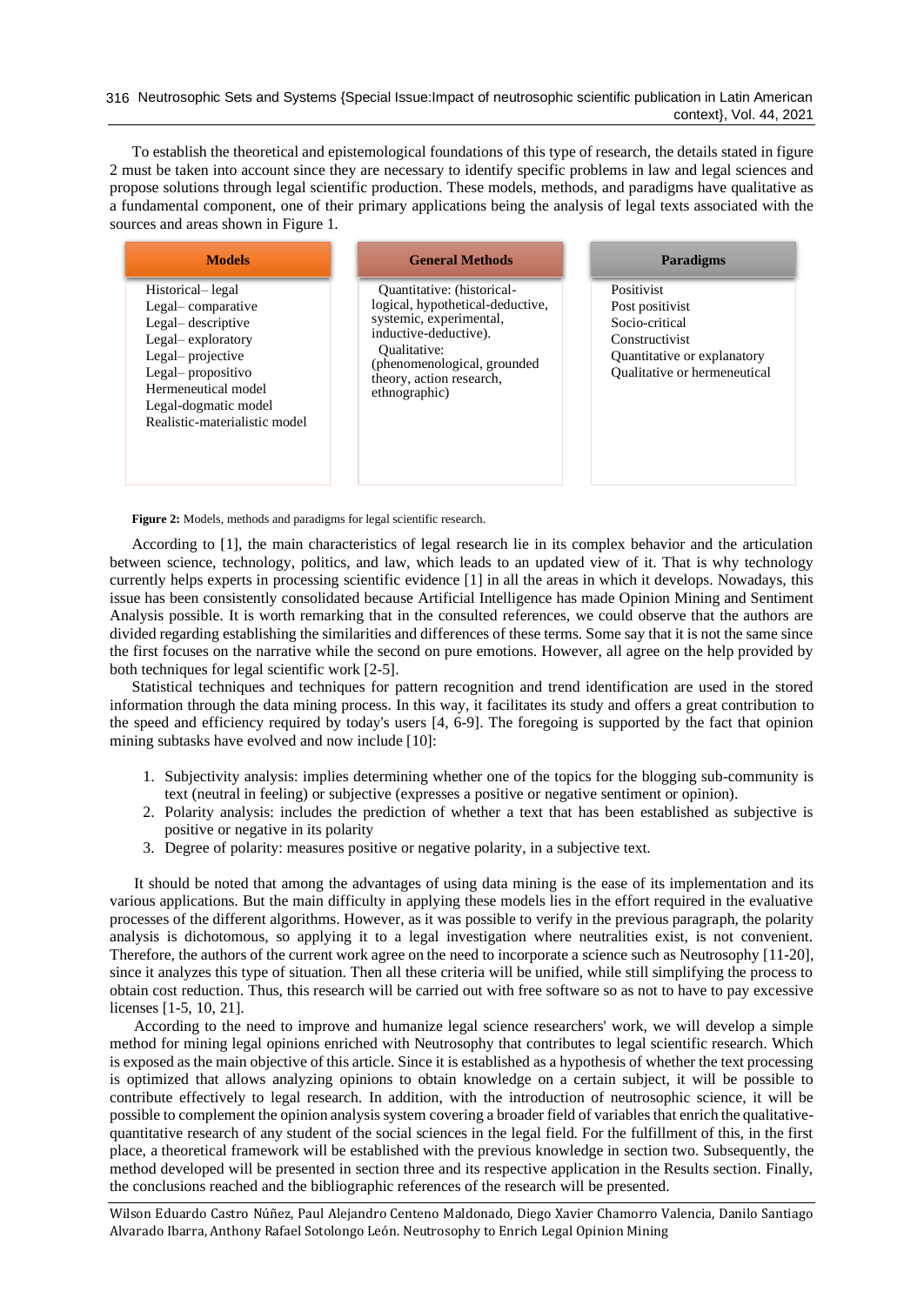Neutrosophic Sets and Systems {Special Issue:Impact of neutrosophic scientific publication in Latin American 317 context}, Vol. 44, 2021

## **2 Previous knowledge**

For the analysis of this topic within the present research, we start from a common thread of thought as illustrated in figure 3:



# **2.1 Data mining**

Data mining is based on statistics, database management, and artificial intelligence models and is closely related to computer science. Its purpose is to generate knowledge from databases [\[2-5,](#page-6-1) [10\]](#page-7-2).



Figure 3: Phases of data mining. Adapted by the authors from [\[3\]](#page-6-2).

In general, a Database Knowledge process consists of 5 stages[\[5\]](#page-7-5): data selection, data preparation or preprocessing, exploratory analysis, Data mining, interpretation of patterns, and evaluation of models. Obtaining the final DM model depends on the last two stages, which requires successive iterations on the exploratory analysis of the input data, and obtaining patterns and interpretation of results.[\[5\]](#page-7-5).

# **2.2 Opinion mining**

According to [\[10\]](#page-7-2):

Opinion mining identifies the author's point of view on a topic rather than simply identifying the topic itself (…). Analyzing the text for your opinions can be extremely valuable to a legal researcher looking for a perspective on a legal topic or even information on a product or service. Organizations can also benefit from automatic opinion extraction by getting a timely picture of how their customers view their products or services, or more generally their names. The Web is a sprawling environment where customers seek or submit opinions that may be ripe for mining. An increasing number of customer views are posted on blogs (short for Weblogs). The content of these blogs can range from brief product reviews by consumers to elaborate essays on legal issues by law professors (p. 231).

## **3 Materials and methods**

To develop the work method, a Legal-exploratory model will be used, where exploratory research based on the mining of legal options is used to describe the phenomena as they exist. In other words, it will be used to identify and obtain information on the polarities of opinions in the legal field. All this pursuing a quantitative or explanatory paradigm where the researcher describes what he has found based on his condition as an observer. The neutrosophic details on which the method will be based will be explained below.

## **3.1 Neutrosophy**

Neutrosophy is a new branch of philosophy that studies the origin, nature and scope of neutralities created by Professor Florentin Smarandache. Its incorporation guarantees that the uncertainty of decision-making is considered, including indeterminacies where experts will issue their criteria evaluating linguistic and nonnumerical terms, which constitutes the most natural form of measurement in human beings [\[13,](#page-7-6) [22-26\]](#page-7-7). Logic and neutrosophic sets, on the other hand, constitute a generalization of Zadeh's logic and fuzzy sets, and especially of Atanassov's intuitionist logic, with multiple applications in the field of decision-making and machine learning [\[13,](#page-7-6) [23,](#page-7-8) [27-29\]](#page-7-9). The truth value in the neutrosophic set is defined as follows [\[29-31\]](#page-7-10)**:**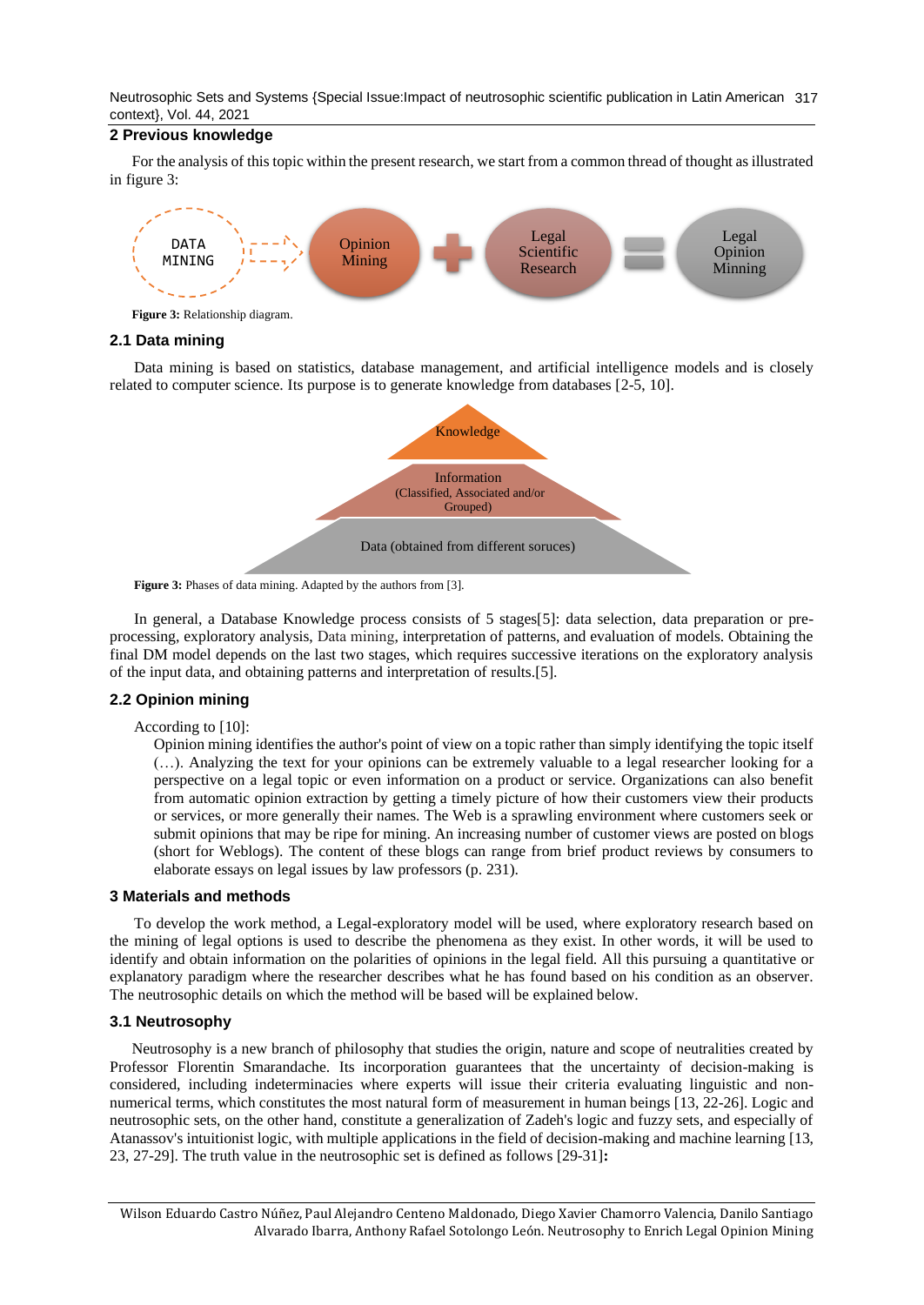**Definition 1** [\[13,](#page-7-6) [32,](#page-7-11) [33\]](#page-7-12): Be X a universe of discourse, a Neutrosophic Set (NS) is characterized by three membership functions,  $u_A(x)$ :  $r_A(x)$ :  $v_A(x)$ :  $X \rightarrow$  ] -0, 1<sup>+</sup>[which satisfy the condition -0  $\le$  $\inf u_A(x) + \inf r_A(x) + \inf v_A(x) \le \sup u_A(x) + \sup r_A(x) + \sup v_A(x) \le 3 + \sup x \le X$   $\forall u_A(x), r_A(x)$  and  $v_A(x)$ : denote the membership functions of true, indeterminate, and false of x in A, respectively, and their images are standard or non-standard subsets of  $]$ <sup>-0</sup>, 1<sup>+</sup>[. Let  $N = \{(T, I, F): T, I, F \subseteq [0,1]\}$ *n* be a neutrosophic evaluation of a mapping of a group of formulas propositional to  $N$ , and for each sentence  $p$ :  $v(p) = (T, I, F)$  (1)

To facilitate the practical application in real-world problems [7], the use of Single-Value neutrosophic Sets (SVNS) was proposed, through which it is likely to use linguistic terms to obtain greater interpretability of the results [8]. Let X be a universe of discourse, an SVNS A over X has the following form [9]:

 $A = \{ (x, u_a(x), r_a(x), v_a(x)) : x \in X \}$  (2)

Where 
$$
u_a(x): X \to [0,1], r_a(x): X \to [0,1]
$$
  $y v_a(x): X \to [0,1]$    
\nWith  $0 \le u_a(x), r_a(x), v_a(x) \le 3, \forall x \in X$  (3)

The intervals  $u_a(x)$ ,  $r_a(x)$   $y v_a(x)$  denote the memberships related to true, indeterminate and false from x in A, respectively[10]. For convenience reasons, a Single Value Neutrosophic Number (SVNN) is expressed as A = (a, b, c), where a, b, c $\in$  [0.1] and  $0 \le a + b + c \le 3$ .

| Linguistic terms     | <b>SVNN</b> numbers |  |
|----------------------|---------------------|--|
| Extremely good (EG)  | (1,0,0)             |  |
| Very very good (VVG) | (0.9, 0.1, 0.1)     |  |
| Very good (VG)       | (0.8, 0.15, 0.20)   |  |
| Good(G)              | (0.70, 0.25, 0.30)  |  |
| Medium good (MDG)    | (0.60, 0.35, 0.40)  |  |
| Medium (M)           | (0.50, 0.50, 0.50)  |  |
| Moderately bad (MDB) | (0.40, 0.65, 0.60)  |  |
| Bad (B)              | (0.30, 0.75, 0.70)  |  |
| Very bad (VB)        | (0.20, 0.85, 0.80)  |  |
| Very very bad (VVB)  | (0.10, 0.90, 0.90)  |  |
| Extremely bad (EB)   | (0,1,1)             |  |

**Table 1:** Linguistic terms used. Source: [\[34\].](#page-8-0)

Let  $A = (a, b, c)$  be a single-valued neutrosophic number, a score function S related to a single-valued neutrosophic value, based on the truth-membership degree, indeterminacy-membership degree, and false membership degree is defined [\[35\]](#page-8-1):

$$
s(V_i) = 2 + T_i - F_i - I_j
$$

(4)

## **3.2 Designed method**

For the development of the model, we based on what was exposed by the investigations of [\[2-10,](#page-6-1) [14-21,](#page-7-13) [30,](#page-7-14) [36-41\]](#page-8-2) and obtained the following:

- 1. Define the subject area of interest
- 2. Identify external or internal sources of information
- 3. Data collection from identified sources
- 4. Formation of the corpus: the extracted data will be filtered and ordered to form the dataset destined for legal research (corpus), whether they are complete writings of an author, laws, among others. That is, an analysis of the extracted data is made to verify that they comply with the study standards.
- 5. Algorithms:
	- 5.1. Data transformation: a series of rules are applied to convert it to a specific format desired by the unit of analysis.
	- 5.2. Opinion classification: the previously identified words are taken to assign a polarity, that is, to define the associated sentiment according to the SVNN. To determine the polarity and therefore identify feelings or opinions, each word will be assigned its respective grammatical category (verb, adjective, adverb, name, etc.). Once done, the system will search the corpus and process only the polarity of the information collected.
- 6. Results display:

For the output, visualization, and discussion of the results, the data will be clustered. This technique starts from a measure of proximity between individuals and, from there, they look for the groups of individuals most similar to each other, according to a series of measured variables [\[12,](#page-7-15) [42-49\]](#page-8-3). According to what was consulted, the K-mean method is very favorable for this, so its application is decided in this step.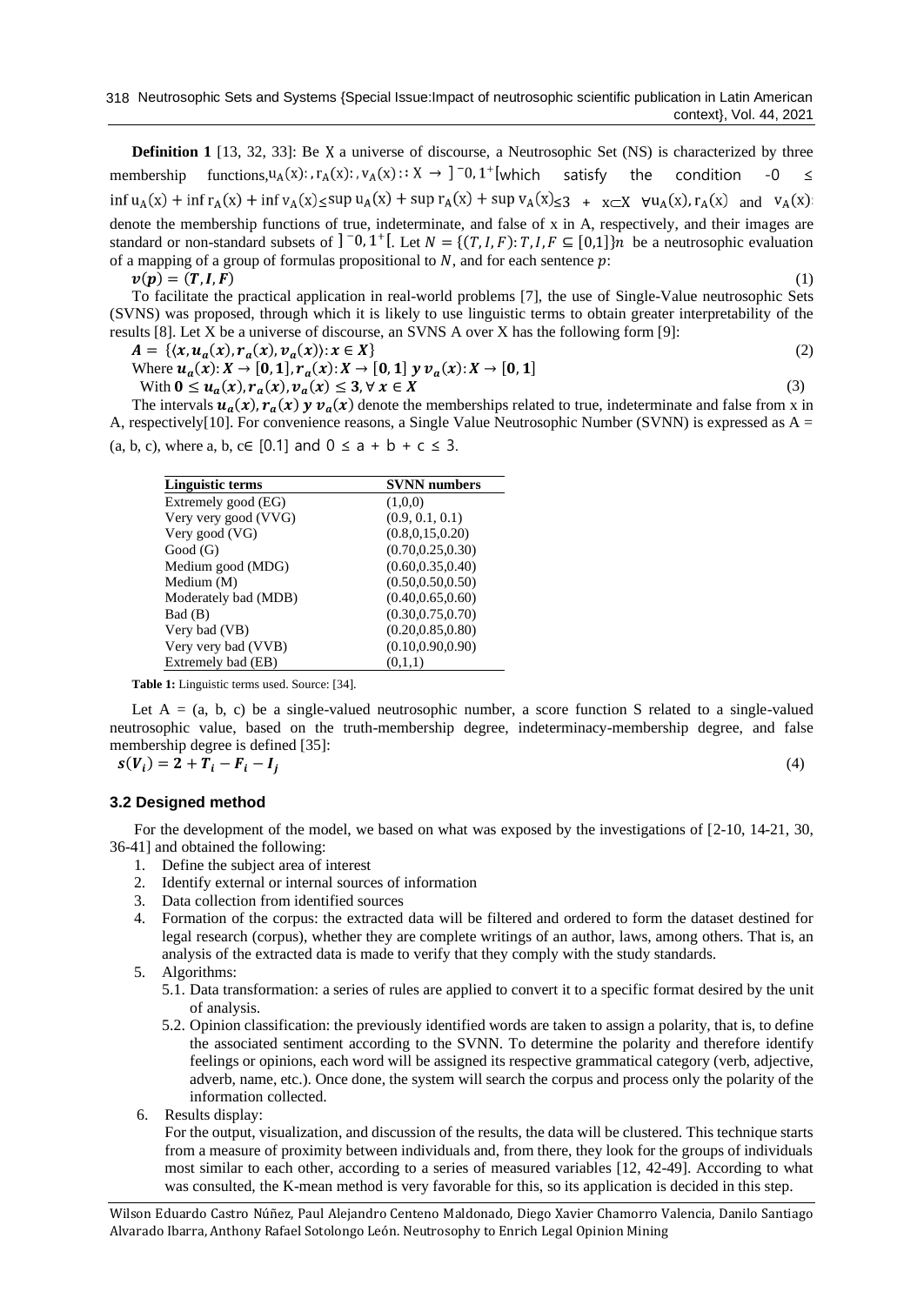Neutrosophic Sets and Systems {Special Issue:Impact of neutrosophic scientific publication in Latin American 319 context}, Vol. 44, 2021

However, to manage neutrality within the entire process, we added to this technique, a neutrosophic version according to [\[22,](#page-7-7) [42-45,](#page-8-3) [47-54\]](#page-8-4):

**Definition 2:** A partition  $P = \{C_1, C_2, ..., C_c\}$  is said to be a soft partition of data set X, if and only if it is true that:  $(\forall x_i \in X, \forall C_j \in P) \leq \mu C_j(x_i) \leq 1$  and  $(\forall x_i \in X, \exists C_j \in P)$ such that  $\mu C_j(x_i) > 0$ . Where  $\mu C_c(x_i)$  denotes the degree to which xi belongs to the cluster *Cj*

**Definition 3:** A Partition is a special soft partition when the sum of the degrees of membership of a specific point in all the clusters is equal to 1 as shown in equation 5.

 $\sum_j \mu C_j(x_i) = 1$ ,  $(\forall x_i \in X$  (5)

**Definition 4:** A constrained soft partition is a partition that meets this additional condition. The Neutrosophic K-Means algorithm produces a constrained smooth partition and to do this the objective function J is extended in two ways:  $\forall x_i \in X, \exists C_j \in P$  such that  $\mu C_j(x_i) > 0$  where the degrees of neutrosophic membership of each data in each cluster are incorporated or; introducing an additional parameter that serves as exponent weight in the membership function, thus the extended objective function *Jm* is as shown in 6.

$$
\mu c_1(x_1) = \frac{1}{\sum_{j=1}^2 \left[ \frac{\|x_1 - v_1\|^2}{\|x_1 - v_j\|^2} \right]^2}
$$
\n(6)

Where P is a fuzzy partition of the data set X formed by  $\{C_1, C_2, ..., C_k\}$  and the parameter m is a weight that determines the degree to which the partial members of a cluster affect the result. This refers to a similarity between the classical method and its neutrosophic extension since the latter also tries to find a good partition by searching for the prototypes vi in such a way that they minimize the objective function Jm and that in the same way, it must also search for the functions of membership  $\mu C_1$  that minimize Jm. In addition to the method, equation 7 is established for the calculation of the initial membership functions of both clusters:

$$
J_m(P,V) = \sum_{j=1}^k \sum_{j_k \in X} (\mu c_j(x_k))^m \|x_k - v_j\|^2
$$
 (7)

The calculations are subsequently updated according to equation 8.

$$
v_1 = \frac{\sum_{k=1}^{n} (\mu C_1(x_k))^2 x_k}{\sum_{k=1}^{n} (\mu C_1(x_k))^2}
$$
(8)

 $(7)$ 

#### **3.3 Software for the processing of the method**

Due to the benefits it offers, we chose Orange Software, which is a free software application for data mining and predictive analysis, under the GPL license. It is a powerful tool, but at the same time, it is friendly and intuitive and allows visual, fast and versatile programming for an exploratory data analysis. Developed in C ++, the Orange application is multiplatform, as Windows, Linux and Mac support it. It allows predictive modeling through classification trees, regression, logistics, Bayes classification, and association rules. In addition to data description methods, self-organizing maps, and clustering. Lastly, you have model validation and cross-validation techniques. It also has an easy, powerful, fast, and versatile visual programming component [\[4,](#page-7-0) [36\]](#page-8-2).



**Figure 4:** Workflow in Orange.

To start the process, the corpus is loaded through a file widget, then its polarity is processed by applying the SVNNs and the neutrosophic K-means. In the end, the results are shown in a Scatter Plot and a Data Table to better analyze the results: apply filters, count, sort, etc. Equation 4 is incorporated into the Feature Constructor for the deneutrosophication of SVNNs and equations 6, 7, and 8 through a Python Script.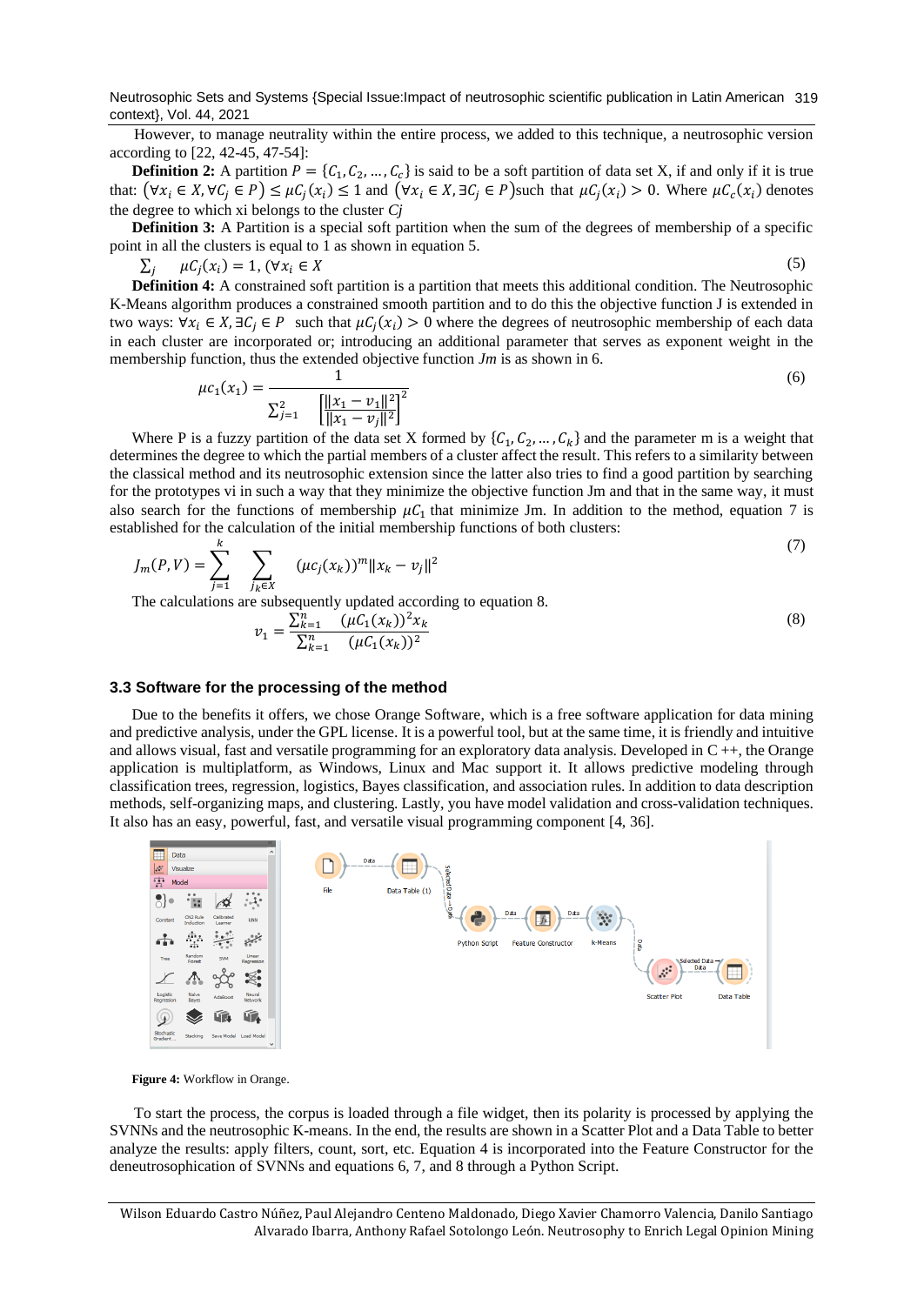## **4 Results**

To illustrate the operation of the proposed model, a test experiment is carried out. Where it is proposed as a thematic field of interest to determine the legal opinions expressed by the students in a blog about the sentence in a judicial process of a femicide case. The data entry for the formation of the corpus was based on the comments made by said students on this particular topic. For the data transformation, words were chosen to form a dictionary where the neutrosophic numbers are assigned based on the polarity shown. Here is an example:

| Corpus-polarity                                                    | Neutrosophic linguistic term | <b>SVNN</b>        |
|--------------------------------------------------------------------|------------------------------|--------------------|
| Indication of total acceptance with the verdict:                   | Extremely positive (EP)      | (1,0,0)            |
| totally agree, very fair, exemplary                                |                              |                    |
| Indication of an agreement but without showing empathy: Fair       | Average $(M)$                | (0.50, 0.50, 0.50) |
| Indication of revulsion with the verdict: appeal, unworthy, unfair | Extremely negative (EN)      | (0,1,1)            |

**Table 2:** Association of the SVNN to the polarity of opinion.

Then the data is entered according to the flow that was programmed in Orange, obtaining the following:



Figure 5: Results visualization. Source: Own elaboration (software output)

As could be observed for the experiment carried out, the neutral opinions show the highest level within the analyzed corpus, obtaining a higher prevalence of the positive ones over the negative ones. So it can be said that the general opinion among the students was rated as medium-positive. However, students may not have all the elements available to evaluate the process effectively. Therefore, it was decided to re-evaluate the opinions once all the elements of the judgment had been presented. They are listed below:



Figure 6: Second iterative round of the method. Source: Own elaboration (Orange software output).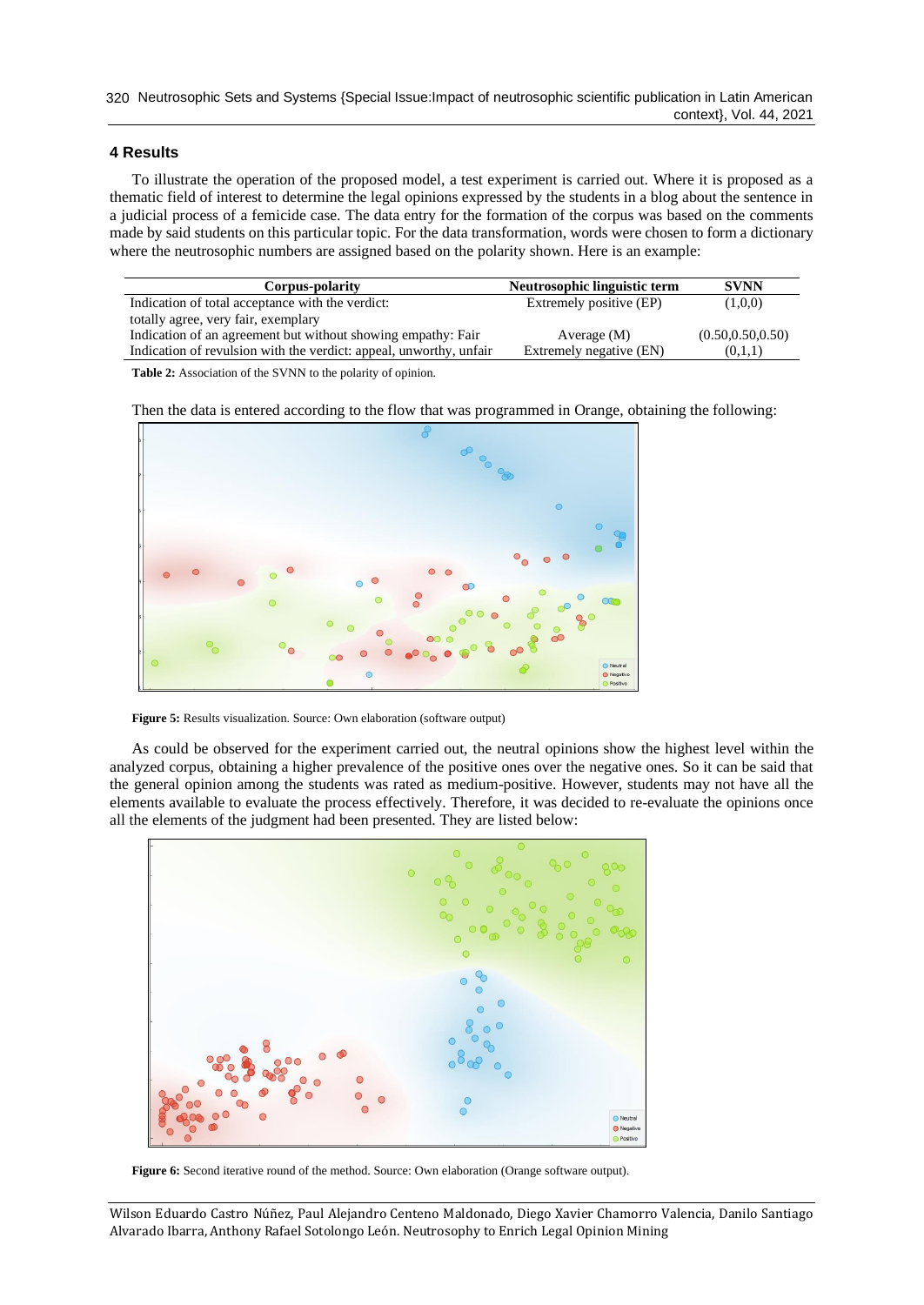Neutrosophic Sets and Systems {Special Issue:Impact of neutrosophic scientific publication in Latin American 321 context}, Vol. 44, 2021



**Figure 7:** Second iterative round of the method. Source: Own elaboration (Orange software output).

It can be seen that the change of opinion is substantial. Although the experiment constitutes a test that could empirically determine and establish an "adequate" own judgment, it is necessary to have all the elements inherent to the case. However, each person depending on the affectation to the problem can develop more empathy than others and affect their point of view. Sensitive situation, so it is decided to expose the results to the students to obtain greater feedback on this subject in a legal debate for educational purposes.

#### **Conclusion**

It is worth remarking that in the consulted references, it could be observed that the authors are divided regarding the establishment of the similarities and differences of these terms. Some comment that there are differences since the first focuses on the narrative while the second on pure emotions. However, all agree on the help that both techniques provide for legal scientific work. Data mining is a discovery of knowledge that is carried out through the exploration and analysis of large volumes of data stored in the databases of the information unit, to discover significant correlations, new patterns and trends between the explored and analyzed data that facilitate decision-making to improve the services it provides.

The use of data mining processing tools fused with neutrosophy makes it possible to build very robust opinion mining systems. This will make it possible to carry out new sentiment or opinion analysis experiments focused on different domains of the social sciences, beyond legal scientific research. A project of this type is interdisciplinary and requires the assistance of specialists in the areas of Law and Data Mining as well as in the field of statistics. One of the complexities involved when obtaining an adequate model is understanding its internal functioning, hence the need for a combination of specialties. The achievement of synergy between the authors and collaborators allowed us to explore its components. Therefore, it can be said that this method is the result of a complex project based on the segmentation of knowledge to support decision-making, which must be properly interpreted.

For future lines of research, it would be interesting to identify the profiles of those who make the comments to combine them with other broader data such as gender, age range, false profiles, patterns in the messages, etc. It is necessary to combine them with a semantic analysis of the texts to extract more information, determining words and in which contexts they appear. It is suggested to carry out new studies that, with the use of these models contrasted with the knowledge of experts, allow to help strengthen and consolidate social research. As well as it is considered that it is of utmost importance to obtain feedback from the model to perfect it in search of continuous improvement and thus achieve an established algorithm within legal scientific research.

#### <span id="page-6-0"></span>**References**

- [1] J. Estupiñán Ricardo, V. M. Vaca Rosado., J. Piedra Fernández, and S. Mantilla Martínez. (2020) Importancia de la investigación jurídica para la formación de los profesionales del Derecho en Ecuador. *Revista Dilemas Contemporáneos: Educación, Política y Valores.* 1-25. Available: <http://www.dilemascontemporaneoseducacionpoliticayvalores.com/>
- <span id="page-6-1"></span>[2] E. Lace, "AI & Law: Legal Sentiment Analysis and Opinion Mining," *Medium,* 2020.
- <span id="page-6-2"></span>[3] C. J. Martínez Moncaleano and O. Palencia Fajardo, "Modelo de minería de datos para el análisis de la productividad y crecimiento personal en las mujeres emprendedoras: el caso de la Asociación las Rosas," *Suma de Negocios,* vol. 12, pp. 23-30, 2021.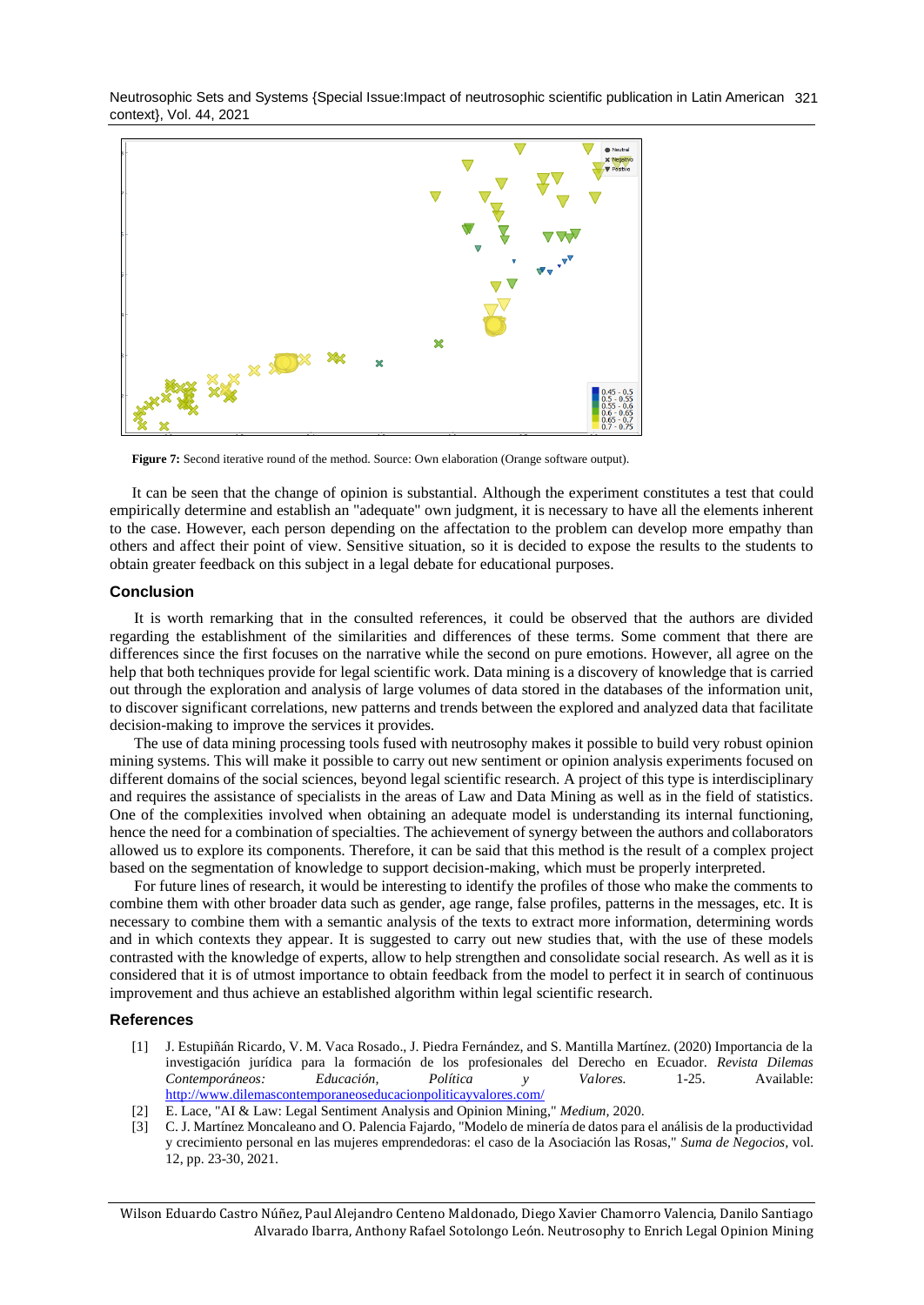- <span id="page-7-0"></span>[4] M. Fernandez-Morales and R. Bonilla-Carrión, "Bibliominería, datos y el proceso de toma de decisiones," *Revista Interamericana de Bibliotecología,* vol. 43, 2020.
- <span id="page-7-5"></span>[5] F. Medina-Quispe, W. Castillo-Rojas, and C. Meneses Villegas, "Métricas para el apoyo de la exploración visual de componentes en modelos de minería de datos," *Ingeniare. Revista chilena de ingeniería,* vol. 28, pp. 596-611, 2020.
- <span id="page-7-1"></span>[6] J. L. Rivero Pérez, Y. Peñate Santana, and P. H. Martínez López. (2016) Propuesta de plataforma de procesamiento de datos para Marketing directo. . *Revista Universidad y Sociedad*. 65-71. Available:<http://rus.ucf.edu.cu/>
- [7] J. J. Martínez "Minería de opiniones mediante análisis de sentimientos y extracción de conceptos en Twitter," Máster en Ingeniería Informática, Facultad De Informática. Departamento de Sistemas Informáticos y Computación, Universidad Complutense de Madrid, Madrid, España, 2017.
- [8] C. Busón. (2020) La minería de opinión para el análisis del discurso de odio en las redes sociales. Un estudio de caso sobre Paulo Freire en YouTube durante el periodo 2007-2019. . *Commons. Revista de Comunicación y Ciudadanía Digital*. 119-159.
- [9] C. H. Miranda, J. Guzmán, and D. Salcedo. (2016) Minería de Opiniones basado en la adaptación al español de ANEW sobre opiniones acerca de hoteles. *Procesamiento de Lenguaje Natural*. 25-32.
- <span id="page-7-2"></span>[10] J. G. Conrad and F. Schilder. (2007) Opinion Mining in Legal Blogs. *Frank* 231-236.
- <span id="page-7-3"></span>[11] M. Leyva-Vázquez and F. Smarandache, *Inteligencia Artificial: retos, perspectivas y papel de la Neutrosofía*: Infinite Study, 2018.
- <span id="page-7-15"></span>[12] F. J. Cedeño Moran, M. P. Marcillo Sánchez, L. D. Roman Barrezueta, and C. N. Martillo Avilés. (2019) K- Means Neutrosófico para la segmentación de mercado. *Neutrosophic Computing and Machine Learning*.
- <span id="page-7-6"></span>[13] M. Leyva Vázquez and F. Smarandache, "Neutrosofía: Nuevos avances en el tratamiento de la incertidumbre," *Pons, Bruselas. ,* 2018.
- <span id="page-7-13"></span>[14] M. A. Q. Martinez, H. F. V. Espinoza, M. Y. L. Vazquez, and M. D. G. Rios, "Feasibility Analysis Proposal for an IoT Infrastructure for the Efficient Processing of Data in Agriculture, Case Study on Cocoa," *Revista Ibérica de Sistemas e Tecnologias de Informação,* pp. 413-426, 2020.
- [15] M. Q. Martinez, A. B. Quirumbay, and M. L. Vazquez, "ESTUDIO CUALITATIVO DE RECONOCIMIENTO DE EMOCIONES EN TIEMPO REAL PARA ATENCIÓN AL CLIENTE UTILIZANDO DEEPLENS FACE DETECTION," *Investigación Operacional,* vol. 42, pp. 63-73, 2021.
- [16] A. S. Molina, W. A. C. Calle, and J. D. B. Remache, "The application of Microsoft Solution Framework Software Testing using Neutrosophic Numbers," *Neutrosophic Sets and Systems,* vol. 37, pp. 267-276, 2020.
- [17] A. L. S. Pillajo, M. A. C. Cabrera, R. A. D. Vásquez, and J. L. A. Espinoza, "Sistema experto para el diagnóstico y tratamiento de enfermedades y plagas en plantas ornamentales," *Universidad y Sociedad,* vol. 13, pp. 505-511, 2021.
- [18] M. Tello Cadena, M. F. Jaramillo Burgos, and M. J. Jiménez Montenegro, "Neutrosophic Case-Based Reasoning Method to Determine the Profitability of the Tourism Sector in the City of Riobamba," *Neutrosophic Sets and Systems,* vol. 37, pp. 108-114, 2020.
- [19] M. Y. L. Vazquez, "An Analysis of Deep Learning Architectures for Cancer Diagnosis," *Artificial Intelligence, Computer and Software Engineering Advances: Proceedings of the CIT 2020 Volume 1,* vol. 1326, p. 19, 2021.
- [20] M. Y. L. Vazquez, B. S. M. Arteaga, J. A. M. López, and M. A. Q. Martinez, "Design of an IoT Architecture in Medical Environments for the Treatment of Hypertensive Patients," *Revista Ibérica de Sistemas e Tecnologias de Informação,* pp. 188-200, 2020.
- <span id="page-7-4"></span>[21] K. Mejía González, "Enriquecimiento del modelo basado en reglas VADER a través de lexicones," *Universidad Autónoma Del Estado De México Unidad Académica Profesional Tianguistenco. Ingeniería En Software* 2018.
- <span id="page-7-7"></span>[22] Q. Li, Y. Ma, and S. Zhu, "Single valued Neutrosophic clustering algorithm Based on Tsallis Entropy Maximization," *MDPI,* 2018.
- <span id="page-7-8"></span>[23] F. Samarandache, "Introduction to Neutrosophic Statistics," *Sitech & Education Publishing* 2014.
- [24] F. Smarandache, "A Unifying Field in Logics: Neutrosophic Logic. Neutrosophy, Neutrosophic Set, Neutrosophic Probability: Neutrosophic Logic. Neutrosophy, Neutrosophic Set, Neutrosophic Probability: Infinite Study.," 2005.
- [25] J. L. a. F. S. Salmerona, "Redesigning Decision Matrix Method with an indeterminacy-based inference process. Multispace and Multistructure. ," *Neutrosophic Transdisciplinarity (100 Collected Papers of Sciences),* vol. 4, p. 151, 2010.
- [26] M. Ali, Shabir, M., Smarandache, F., and Vladareanu, L., "Neutrosophic LA-semigroup Rings," *Neutrosophic Sets and Systems,* vol. 7, pp. 81-88, 2015.
- <span id="page-7-9"></span>[27] W. B. Vasantha, I. Kandasamy, and F. Smarandache, "Algebraic Structure of Neutrosophic Duplets in Neutrosophic Rings < Z U I>,< Q U I> and < R U I.> " *Neutrosophic Sets and Systems, ,* vol. 23, pp. 85-95, 2018.
- [28] F. Smarandache, *Neutrosophy, a new Branch of Philosophy*: Infinite Study, 2002.
- <span id="page-7-10"></span>[29] A. Sleem, M. Abdel-Baset, and I. El-henawy, "PyIVNS: A python-based tool for Interval-valued neutrosophic operations and normalization," *SoftwareX,* 2020.
- <span id="page-7-14"></span>[30] F. Smarandache, M. A. Quiroz-Martínez, J. E. Ricardo, N. B. Hernández, and M. Y. L. Vázquez, "Application of neutrosophic offsets for digital image processing," *Investig. Operacional,* 2020.
- [31] M. L. Vázquez, J. Estupiñan, and F. Smarandache, "Neutrosofía en Latinoamérica, avances y perspectivas," *Revista Asociación Latinoamericana de Ciencias Neutrosóficas. ISSN 2574-1101,* vol. 14, pp. 01-08, 2020.
- <span id="page-7-11"></span>[32] W. V. Kandasamy and F. Smarandache, "Fuzzy Neutrosophic Models for Social Scientists.," *Education Publisher Inc.,* (2013)
- <span id="page-7-12"></span>[33] W. B. V. a. F. S. Kandasamy, "Fuzzy cognitive maps and neutrosophic cognitive maps. ," *American Research Press.,*  2003.